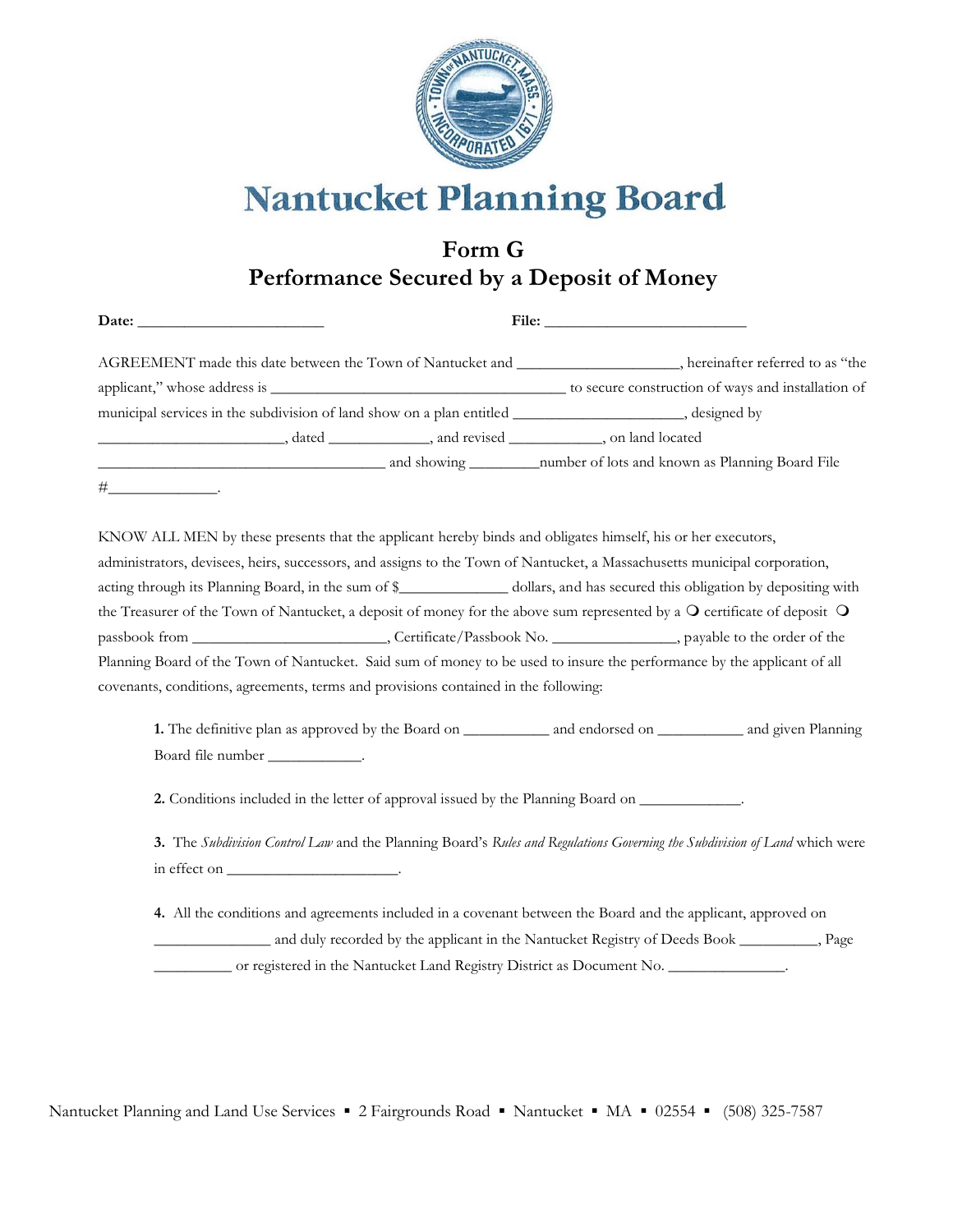This agreement shall remain in full force and effect until the applicant has fully and satisfactorily performed all obligations or has elected to provide another method of securing performance as provided in M.G.L, Chapter 41, Section 81-U.

Upon completion by the applicant of all obligations as specified herein, on or before \_\_\_\_\_\_\_\_\_\_\_\_\_\_ , or such later date as may be specified by vote of the Planning Board with a written concurrence of the applicant, the deposit of money including all interest accrued thereon shall be returned to the applicant by said Town and this Agreement shall become void. In the event the applicant should fail to complete the construction of ways and installation of municipal services as specified in this Agreement and within the time herein specified, the deposit of money may be applied in whole, or in part, by the Planning Board for the benefit of the Town of Nantucket to the extent of the reasonable cost to the Town of completing such construction or installation as specified in this Agreement. Any unused money and the interest accrued on the deposit of money will be returned to the applicant upon completion of the work by said Town.

The Town of Nantucket acting by and through its Planning Board hereby agrees to accept the aforesaid deposit of money in the amount specified in the Agreement as security for the performance of the project as aforesaid.

The \_\_\_\_\_\_\_\_\_\_\_\_\_\_\_\_\_\_\_\_\_\_\_\_\_\_\_\_\_\_\_\_ agrees not to release any funds from the account represented by the aforesaid bank passbook or certificate of deposit or otherwise amend or make a change to the aforesaid bank passbook or certificate of deposit to the order drawn thereon without written agreement by the Planning Board.

Any amendments to this agreement and/or to the aforesaid security shall be agreed upon in writing by all parties to this agreement.

IN WITNESS WHEREOF we have hereunto set our hands and seals this \_\_\_\_\_\_\_\_ day of \_\_\_\_\_\_\_\_\_\_ \_\_\_\_\_\_, 2022

 $\overline{\phantom{a}}$  , and the contribution of the contribution of the contribution of the contribution of the contribution of the contribution of the contribution of the contribution of the contribution of the contribution of the

 $\overline{\phantom{a}}$  , and the contribution of the contribution of the contribution of the contribution of the contribution of the contribution of the contribution of the contribution of the contribution of the contribution of the

John Trudel, III Nat Lowell Nat Lowell

Barry G. Rector David Iverson

Signatures of a Majority of the Members of the Planning Board of the Town of Nantucket.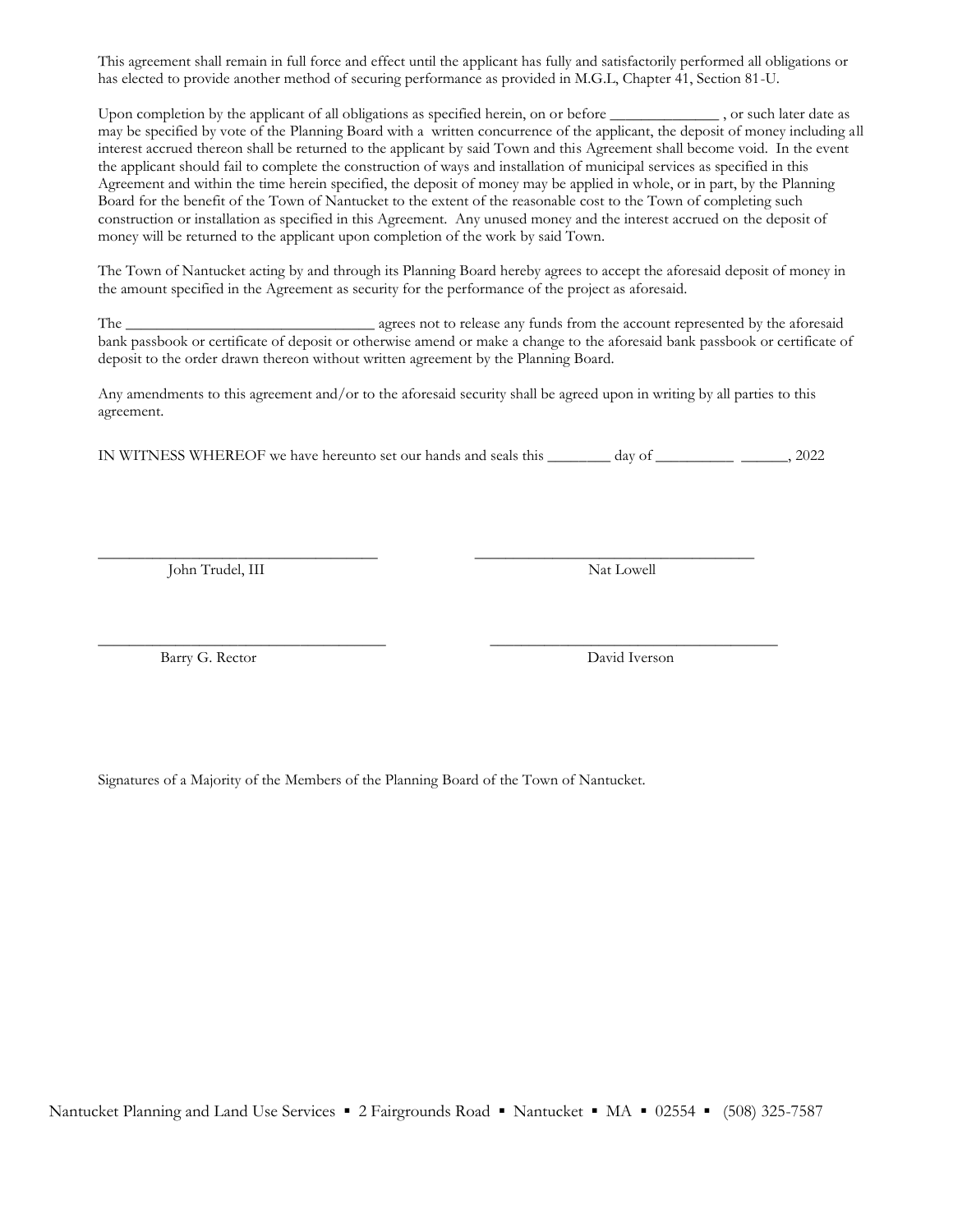#### **C O M M O N W E A L T H O F M A S S A C H U S E T T S**

Nantucket, SS \_\_\_\_\_\_\_\_\_\_\_\_\_\_\_\_\_\_\_\_\_\_, 2022

On the \_\_\_\_\_\_ day of \_\_\_\_\_\_\_\_\_\_\_\_\_\_, 2022, before me, the undersigned notary public,

personally appeared \_\_\_\_\_\_\_\_\_\_\_\_\_\_\_\_\_\_\_\_\_\_\_\_\_\_\_\_\_\_\_, one of the above-named members of the Planning Board of Nantucket, Massachusetts, personally known to me to be the person whose name is signed on the preceding document, and acknowledged that he/she signed the foregoing instrument voluntarily for the purposes therein expressed.

Notary Public

My Commission Expires

\_\_\_\_\_\_\_\_\_\_\_\_\_\_\_\_\_\_\_\_\_\_\_\_\_\_\_\_\_\_\_\_\_\_\_\_\_\_\_\_\_\_

\_\_\_\_\_\_\_\_\_\_\_\_\_\_\_\_\_\_\_\_\_\_\_\_\_\_\_\_\_\_\_\_\_\_\_\_\_\_\_\_\_\_

\_\_\_\_\_\_\_\_\_\_\_\_\_\_\_\_\_\_\_\_\_\_\_\_\_\_\_\_\_\_\_\_\_\_\_\_\_\_\_\_\_\_

\_\_\_\_\_\_\_\_\_\_\_\_\_\_\_\_\_\_\_\_\_\_\_\_\_\_\_\_\_\_\_\_\_\_\_\_\_\_\_\_\_\_

\_\_\_\_\_\_\_\_\_\_\_\_\_\_\_\_\_\_\_\_\_\_\_\_\_\_\_\_\_\_\_\_\_\_\_\_\_\_\_\_\_\_

\_\_\_\_\_\_\_\_\_\_\_\_\_\_\_\_\_\_\_\_\_\_\_\_\_\_\_\_\_\_\_\_\_\_\_\_\_\_\_\_\_\_

Signature of the Applicant

#### **C O M M O N W E A L T H O F M A S S A C H U S E T T S**

Nantucket, SS \_\_\_\_\_\_\_\_\_\_\_\_\_\_\_\_\_\_\_\_\_\_, 2022

On the \_\_\_\_\_\_ day of \_\_\_\_\_\_\_\_\_\_\_\_\_, 2022, before me, the undersigned notary public,

personally appeared \_\_\_\_\_\_\_\_\_\_\_\_\_\_\_\_\_\_\_\_\_\_\_\_\_\_\_\_\_\_\_, one of the above-named members of the Planning Board of Nantucket, Massachusetts, personally known to me to be the person whose name is signed on the preceding document, and acknowledged that he/she signed the foregoing instrument voluntarily for the purposes therein expressed.

Notary Public

My Commission Expires

Signature of Authorized Representative Of the Lender